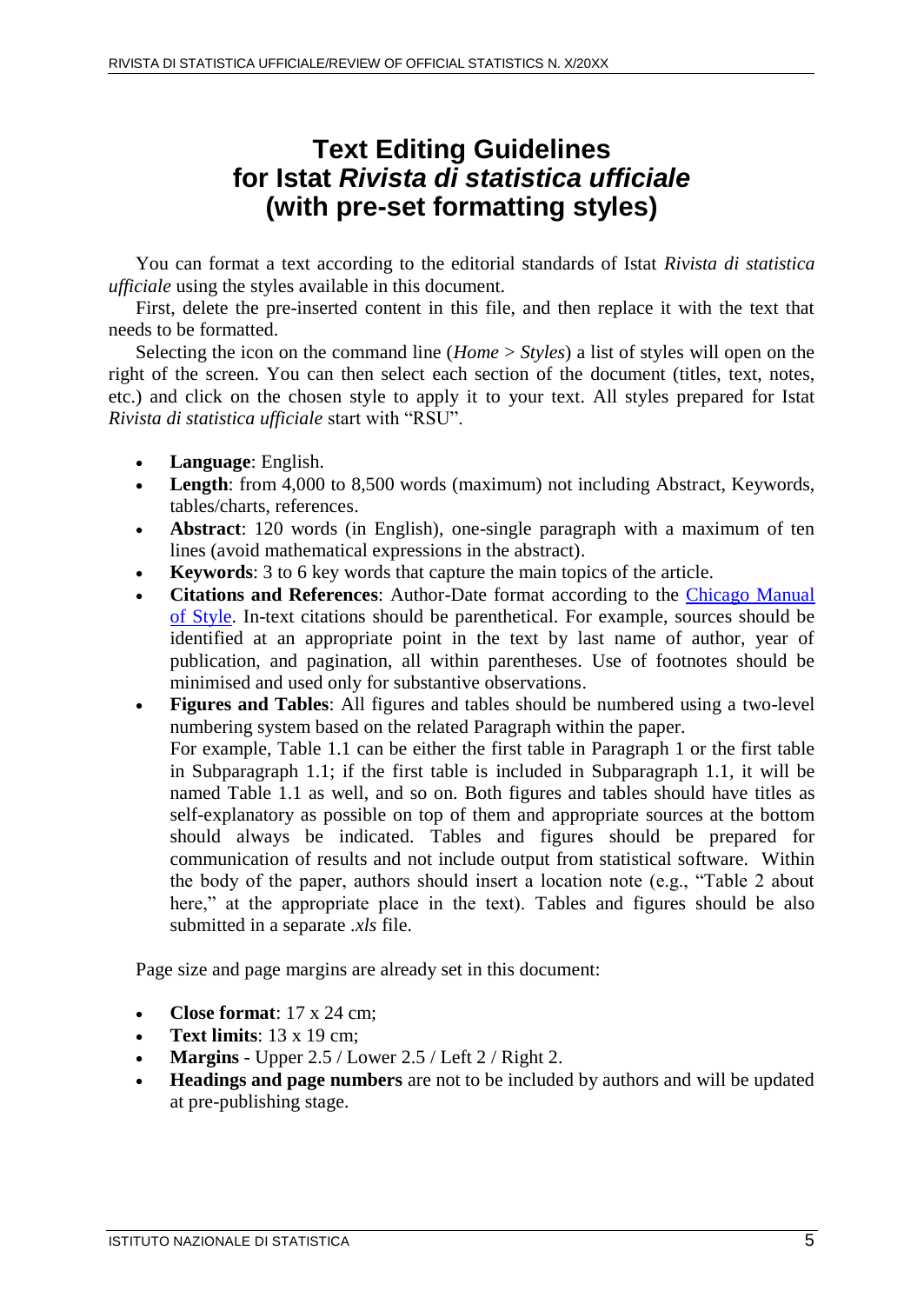# **Detailed guidelines – text format**

**Title**

*Author's Name and Surname <sup>1</sup> , Author's Name and Surname <sup>2</sup>*

#### **Abstract**<sup>3</sup>

*120 words (in English), one-single paragraph with a maximum of ten lines. 120 words (in English), one-single paragraph with a maximum of ten lines. 120 words (in English), onesingle paragraph with a maximum of ten lines. 120 words (in English), one-single paragraph with a maximum of ten lines. 120 words (in English), one-single paragraph with a maximum of ten lines. 120 words (in English), one-single paragraph with a maximum of ten lines. 120 words (in English), one-single paragraph with a maximum of ten lines. 120 words (in English), one-single paragraph with a maximum of ten lines. 120 words (in English), one-single paragraph with a maximum of ten lines. 120 words (in English), onesingle paragraph with a maximum of ten lines.*

**Keywords:** keywords list (from 3 to 6).

### **1. Title of paragraph**

Text text text text text text text text text text text text text text text text text text text text text text text text text text text text text text text text text text text text text text text text text text text text text text text text text text text text text text text text text text text text text.

#### 1.1 Title of subparagraph

Text text text text text text text text text text text text text text text text text text text text text text text text text text text text text text text text text text text text text text text text text text text text text text text text text text text text text text text text text text text text text.

#### *1.1.1 Title of subparagraph*

Text text text text text text text text text text text text text text text text text text text text text text text text text text text text text text text text text text text text text text text text text

<sup>1</sup> Professional position and affiliation, e-mail:...

<sup>2</sup> Professional position and affiliation, e-mail:....

 $3$  Acknowledgements and Attributions (if necessary): The authors thank... etc. Though the article is the result of a joint work, the single paragraphs are attributed as follows: paragraph 1, 2 and 3 to Name Surname; paragraph 4, 5 and Appendix A to Name Surname etc. The published articles are exclusively expressing the authors' opinions; Istat shares no responsibility for the published contents.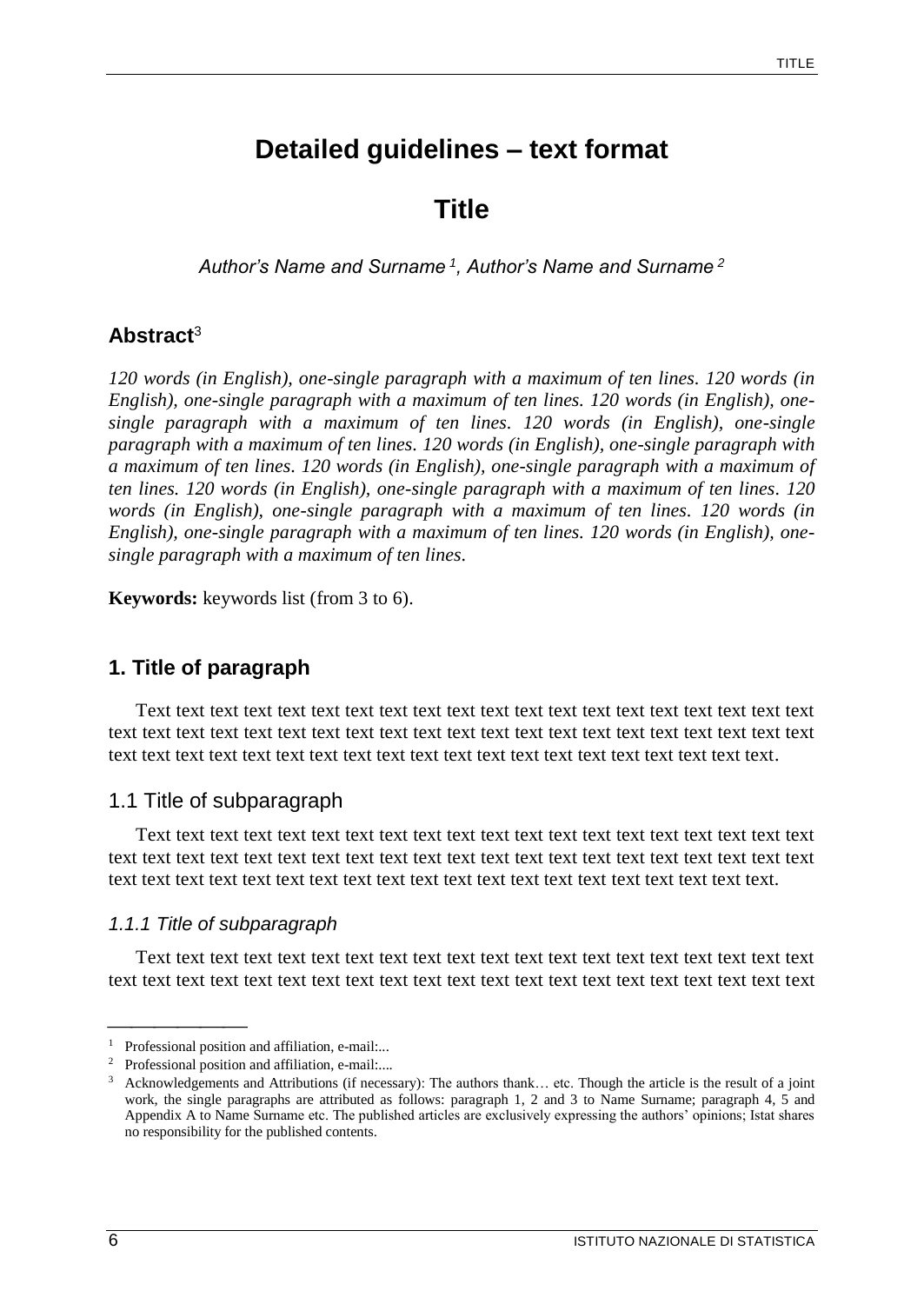text text text text text text text text text text text text text text text text text text text text:

- 1. text text text text text text text text text text text text text text text;
- 2. text text text text text text text text text text text text text text text;
- 3. text text text text text text text text text text text text text text text.

Text text text text text text text text text text text text text text text text text text text text text text text text text text text text text text text text text text text text text text text text text:

- text;
- text.

**Figure 1.1 – Title of the figure**<sup>4</sup>



*Source:* Add the appropriate source (with a detailed description if necessary) (a) Include possible explanatory notes for the figure content, if necessary.

Text text text text text text text text text text text text text text text text text text text text text text text text text text text text text text text text text text text text text text text text text:

- a) text;
- b) text.

Text text text text text text text text text text text text text text text text text text text text text text text text text:

- $\bullet$  text;
- text.

Text text text text text text text text text text text text text text text text text text text text text text text text text text text text text text text text text text text text text text text text text:

<sup>4</sup> For the construction of the Figures prefer grayscale tables. Texts/Numbers within the Figures should be typed in 7 pt. Arial font. Figures should be framed, with a width of 13 cm. (same as the text box).

Figures should also be included as a separate *.xls* file, with the original size and data.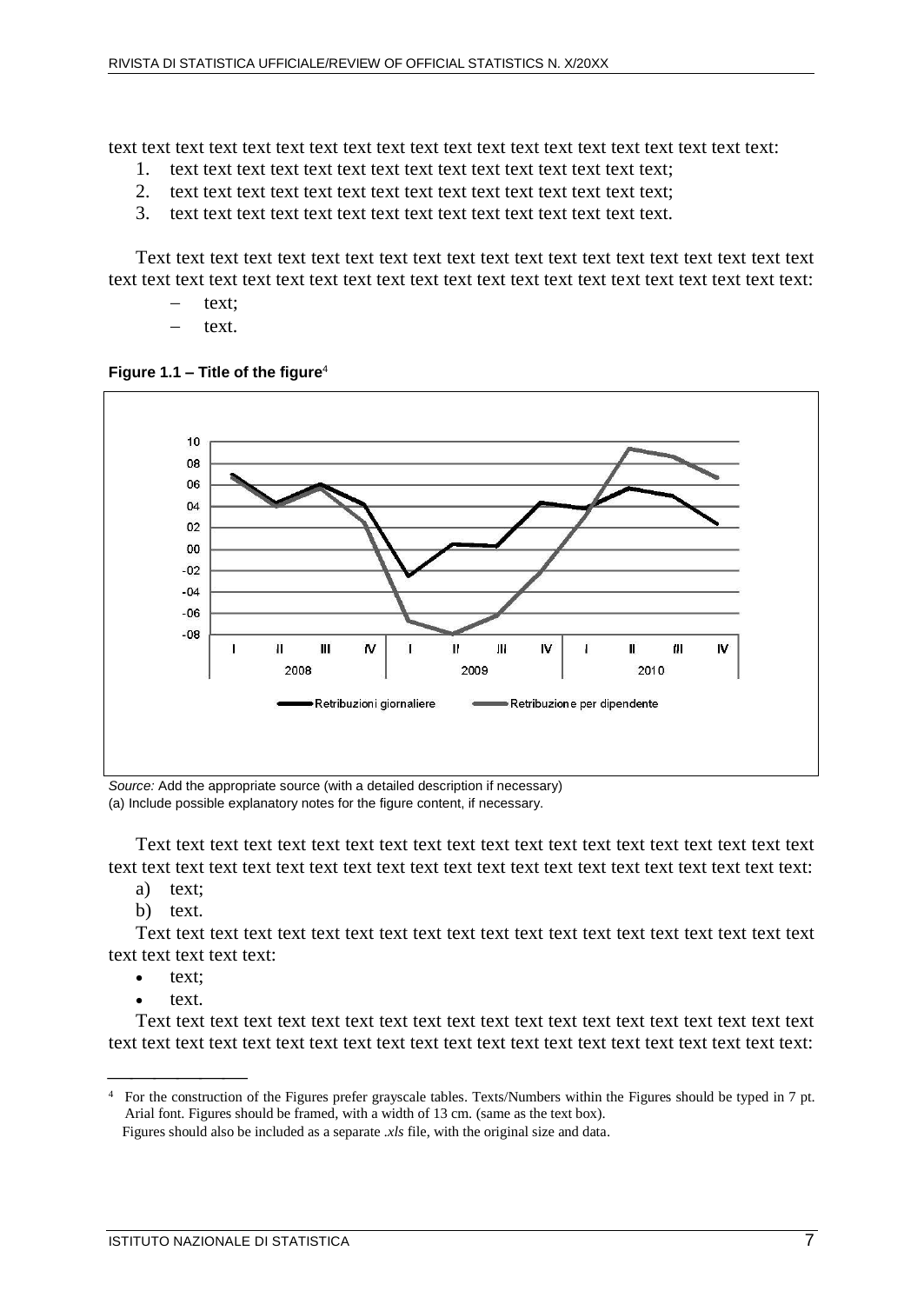$$
y = ax + b \qquad (1.1)
$$

| Table 1.1 – Title of the table <sup>5</sup> |
|---------------------------------------------|
|---------------------------------------------|

| $y = ax + b$<br>(1.1)<br>Table 1.1 – Title of the table <sup>5</sup> |                                                                                                                                                                                                                                    |             |                                  |  |             |             |             |             |
|----------------------------------------------------------------------|------------------------------------------------------------------------------------------------------------------------------------------------------------------------------------------------------------------------------------|-------------|----------------------------------|--|-------------|-------------|-------------|-------------|
|                                                                      |                                                                                                                                                                                                                                    |             |                                  |  | Arial (a)   | 7 pt.       | Arial       | 7 pt.       |
|                                                                      |                                                                                                                                                                                                                                    |             |                                  |  | Arial 7 pt. | Arial 7 pt. | Arial 7 pt. | Arial 7 pt. |
| Arial 7 pt.                                                          | Arial 7 pt.                                                                                                                                                                                                                        | Arial 7 pt. | Arial 7 pt.                      |  |             |             |             |             |
| Arial 7 pt.                                                          | Arial 7 pt.                                                                                                                                                                                                                        | Arial 7 pt. | Arial 7 pt.                      |  |             |             |             |             |
| Arial 7 pt.                                                          | Arial 7 pt.                                                                                                                                                                                                                        | Arial 7 pt. | Arial 7 pt.                      |  |             |             |             |             |
| Arial 7 pt.                                                          | Arial 7 pt.                                                                                                                                                                                                                        | Arial 7 pt. | Arial 7 pt.                      |  |             |             |             |             |
| Arial 7 pt.                                                          | Arial 7 pt.                                                                                                                                                                                                                        | Arial 7 pt. | Arial 7 pt.                      |  |             |             |             |             |
|                                                                      | (a) Include possible explanatory notes for the figure content, if necessary.                                                                                                                                                       |             |                                  |  |             |             |             |             |
|                                                                      |                                                                                                                                                                                                                                    |             |                                  |  |             |             |             |             |
|                                                                      |                                                                                                                                                                                                                                    |             |                                  |  |             |             |             |             |
|                                                                      |                                                                                                                                                                                                                                    |             |                                  |  |             |             |             |             |
| 5                                                                    | Tables should have a width of 13 cm. (the same as the text box). Texts/Numbers within the Tables should be typed in 7<br>pt. Arial font. Tables should always be also included as a separate file with the original size and data. |             |                                  |  |             |             |             |             |
| 8                                                                    |                                                                                                                                                                                                                                    |             | ISTITUTO NAZIONALE DI STATISTICA |  |             |             |             |             |

<sup>5</sup> Tables should have a width of 13 cm. (the same as the text box). Texts/Numbers within the Tables should be typed in 7 pt. Arial font. Tables should always be also included as a separate file with the original size and data.